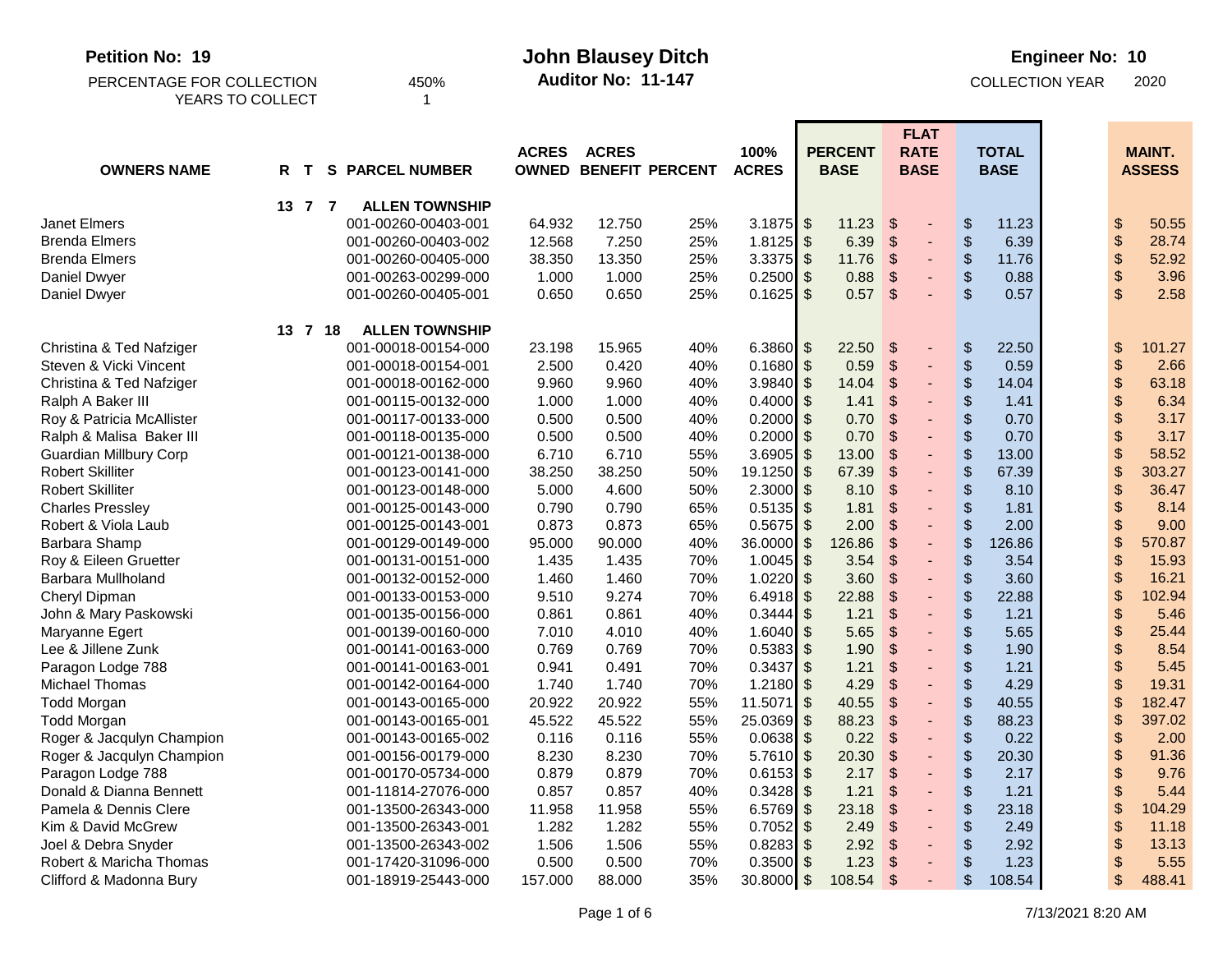| Petition No: 19                   |     | <b>John Blausey Ditch</b>                        |              |                    |                              |              |                |                |                                           | <b>Engineer No: 10</b>             |  |                            |               |  |  |
|-----------------------------------|-----|--------------------------------------------------|--------------|--------------------|------------------------------|--------------|----------------|----------------|-------------------------------------------|------------------------------------|--|----------------------------|---------------|--|--|
| PERCENTAGE FOR COLLECTION         |     | 450%                                             |              | Auditor No: 11-147 |                              |              |                |                |                                           | <b>COLLECTION YEAR</b>             |  |                            | 2020          |  |  |
| YEARS TO COLLECT                  |     |                                                  |              |                    |                              |              |                |                |                                           |                                    |  |                            |               |  |  |
|                                   |     |                                                  |              |                    |                              |              |                |                | <b>FLAT</b>                               |                                    |  |                            |               |  |  |
|                                   |     |                                                  | <b>ACRES</b> | <b>ACRES</b>       |                              | 100%         |                | <b>PERCENT</b> | <b>RATE</b>                               | <b>TOTAL</b>                       |  |                            | <b>MAINT.</b> |  |  |
| <b>OWNERS NAME</b>                | R T | <b>S PARCEL NUMBER</b>                           |              |                    | <b>OWNED BENEFIT PERCENT</b> | <b>ACRES</b> |                | <b>BASE</b>    | <b>BASE</b>                               | <b>BASE</b>                        |  |                            | <b>ASSESS</b> |  |  |
| <b>Timothy Konieczny</b>          |     | 001-18921-25447-000                              | 17.453       | 17.453             | 55%                          | $9.5992$ \$  |                | 33.83          | $\frac{1}{2}$                             | \$<br>33.83                        |  | \$                         | 152.22        |  |  |
| Dean Kesling II                   |     | 001-18921-25447-001                              | 1.987        | 1.987              | 55%                          | $1.0929$ \$  |                | 3.85           | $\frac{1}{2}$                             | \$<br>3.85                         |  | \$                         | 17.33         |  |  |
| Theresa & Edward Hart             |     | 001-19264-26603-000                              | 1.015        | 1.015              | 70%                          | $0.7105$ \$  |                | 2.50           | $\sqrt[6]{3}$<br>$\overline{\phantom{a}}$ | $\frac{1}{2}$<br>2.50              |  | \$                         | 11.27         |  |  |
| Joel & Debra Snyder               |     | 001-20202-31922-000                              | 6.776        | 6.776              | 55%                          | $3.7268$ \$  |                | 13.13          | $\boldsymbol{\mathsf{S}}$                 | $\mathfrak{S}$<br>13.13            |  | $\boldsymbol{\mathsf{S}}$  | 59.10         |  |  |
|                                   |     | 13 7 18 HILLE FARMS SUBDIVISION - ALLEN TOWNSHIP |              |                    |                              |              |                |                |                                           |                                    |  |                            |               |  |  |
| <b>Brian Diekman</b>              |     | 001-00147-00170-000                              | 2.164        | 2.164              | 70%                          | $1.5148$ \$  |                | 5.34           | \$                                        | \$<br>5.34                         |  | \$                         | 24.02         |  |  |
| Michael Boyer                     |     | 001-03345-05009-000                              | 1.940        | 1.940              | 70%                          | $1.3580$ \$  |                | 4.79           | $\frac{1}{2}$                             | \$<br>4.79                         |  | \$                         | 21.53         |  |  |
| Kylie, Howard & Paula Birchenough |     | 001-00150-00173-000                              | 1.470        | 1.470              | 70%                          | $1.0290$ \$  |                | 3.63           | $\frac{1}{2}$<br>$\overline{\phantom{a}}$ | \$<br>3.63                         |  | $\boldsymbol{\mathsf{\$}}$ | 16.32         |  |  |
| Robert & Marietta Thomas          |     | 001-00152-00175-000                              | 2.500        | 2.500              | 70%                          | $1.7500$ \$  |                | 6.17           | $\sqrt{2}$<br>-                           | \$<br>6.17                         |  | $\boldsymbol{\theta}$      | 27.75         |  |  |
| Hasan Oden                        |     | 001-02068-03348-000                              | 7.050        | 7.050              | 70%                          | 4.9350 $$$   |                | 17.39          | $\mathfrak{S}$                            | \$<br>17.39                        |  | $\boldsymbol{\$}$          | 78.26         |  |  |
| <b>Theodore Thomas</b>            |     | 001-08820-18901-000                              | 3.970        | 3.970              | 70%                          | $2.7790$ \$  |                | 9.79           | \$                                        | \$<br>9.79                         |  | $\boldsymbol{\$}$          | 44.07         |  |  |
| Robert & Marietta Thomas          |     | 001-00148-00171-000                              | 1.630        | 1.630              | 70%                          | $1.1410$ \$  |                | 4.02           | $\boldsymbol{\mathsf{S}}$<br>-            | \$<br>4.02                         |  | \$                         | 18.09         |  |  |
| The Genoa Banking Co              |     | 001-00153-00176-000                              | 3.189        | 3.189              | 70%                          | $2.2323$ \$  |                | 7.87           | \$                                        | \$<br>7.87                         |  | $\boldsymbol{\$}$          | 35.40         |  |  |
| Renee Vasquez                     |     | 001-00044-00177-000                              | 0.560        | 0.560              | 70%                          | $0.3920$ \$  |                | 1.38           | \$                                        | $\mathfrak{L}$<br>1.38             |  | $\mathsf{\$}$              | 6.22          |  |  |
|                                   |     | 13 7 19<br><b>CLAY TOWNSHIP</b>                  |              |                    |                              |              |                |                |                                           |                                    |  |                            |               |  |  |
| <b>Blausey Family Partnership</b> |     | 010-18761-25170-000                              | 164.920      | 164.920            | 80%                          | 131.9360 \$  |                | 464.93         | \$                                        | \$<br>464.93                       |  |                            | \$2,092.18    |  |  |
| Joyce Konieczny                   |     | 010-13502-18193-002                              | 50.003       | 50.003             | 65%                          | $32.5020$ \$ |                | 114.53         | $\frac{1}{2}$<br>÷,                       | \$<br>114.53                       |  | \$                         | 515.40        |  |  |
| Joyce Konieczny                   |     | 010-13502-18193-000                              | 71.556       | 71.556             | 65%                          | $46.5114$ \$ |                | 163.90         | $\sqrt{2}$<br>-                           | $\boldsymbol{\$}$<br>163.90        |  | \$                         | 737.56        |  |  |
| Dennis & Pamela Clere             |     | 010-13500-18191-000                              | 12.707       | 12.707             | 65%                          | $8.2596$ \$  |                | 29.11          | $\mathfrak{S}$                            | \$<br>29.11                        |  | \$                         | 130.98        |  |  |
| Dennis & Pamela Clere             |     | 010-13502-18192-003                              | 0.124        | 0.124              | 65%                          | $0.0806$ \$  |                | 0.28           | \$                                        | \$<br>0.28                         |  | \$                         | 2.00          |  |  |
| Dennis & Pamela Clere             |     | 010-13501-15737-000                              | 0.316        | 0.316              | 65%                          | $0.2054$ \$  |                | 0.72           | $\mathcal{S}$                             | \$<br>0.72                         |  | \$                         | 3.26          |  |  |
| Dennis & Pamela Clere             |     | 010-13501-18192-000                              | 1.254        | 1.254              | 65%                          | $0.8151$ \$  |                | 2.87           | \$                                        | \$<br>2.87                         |  | \$                         | 12.93         |  |  |
| Thomas L Blausey                  |     | 010-13503-18195-000                              | 88.940       | 11.970             | 65%                          | 7.7805       | \$             | 27.42          | $\mathcal{S}$                             | $\boldsymbol{\mathsf{S}}$<br>27.42 |  | \$                         | 123.38        |  |  |
| John Griffin                      |     | 010-18227-24427-000                              | 2.000        | 2.000              | 65%                          | 1.3000       | $\mathfrak{L}$ | 4.58           | \$                                        | \$<br>4.58                         |  | $\frac{1}{2}$              | 20.61         |  |  |
| Fifth Third Bank of NW Ohio       |     | 010-13502-18193-001                              | 47.038       | 47.038             | 65%                          | $30.5747$ \$ |                | 107.74         | \$                                        | $\mathfrak{L}$<br>107.74           |  | \$                         | 484.84        |  |  |
|                                   |     | 13 7 30<br><b>CLAY TOWNSHIP</b>                  |              |                    |                              |              |                |                |                                           |                                    |  |                            |               |  |  |
| Daryl Goodman                     |     | 010-13592-18302-001                              | 1.190        | 1.190              | 90%                          | $1.0710$ \$  |                | 3.77           | $\sqrt{2}$                                | \$<br>3.77                         |  | $\boldsymbol{\theta}$      | 16.98         |  |  |
| Paul & Zelva Goodman              |     | 010-18863-25331-000                              | 42.620       | 1.390              | 90%                          | $1.2510$ \$  |                | 4.41           | \$                                        | \$<br>4.41                         |  | $\boldsymbol{\mathsf{S}}$  | 19.84         |  |  |
| John & Carole Flatt               |     | 010-18863-25331-001                              | 1.420        | 1.420              | 90%                          | $1.2780$ \$  |                | 4.50           | $\mathfrak{F}$                            | \$<br>4.50                         |  | $\boldsymbol{\theta}$      | 20.27         |  |  |
| Paul & Zelva Goodman              |     | 010-13592-18303-000                              | 88.875       | 40.000             | 95%                          | $38.0000$ \$ |                | 133.91         | \$                                        | \$<br>133.91                       |  | \$                         | 602.59        |  |  |
|                                   |     | <b>CLAY TOWNSHIP</b><br>13 7 31                  |              |                    |                              |              |                |                |                                           |                                    |  |                            |               |  |  |
| David & Barbara Sander            |     | 010-00409-06936-000                              | 65.000       | 7.000              | 100%                         | $7.0000$ \$  |                | $24.67$ \$     |                                           | $\mathbb{S}$<br>24.67              |  | \$                         | 111.00        |  |  |
|                                   |     |                                                  |              |                    |                              |              |                |                |                                           |                                    |  |                            |               |  |  |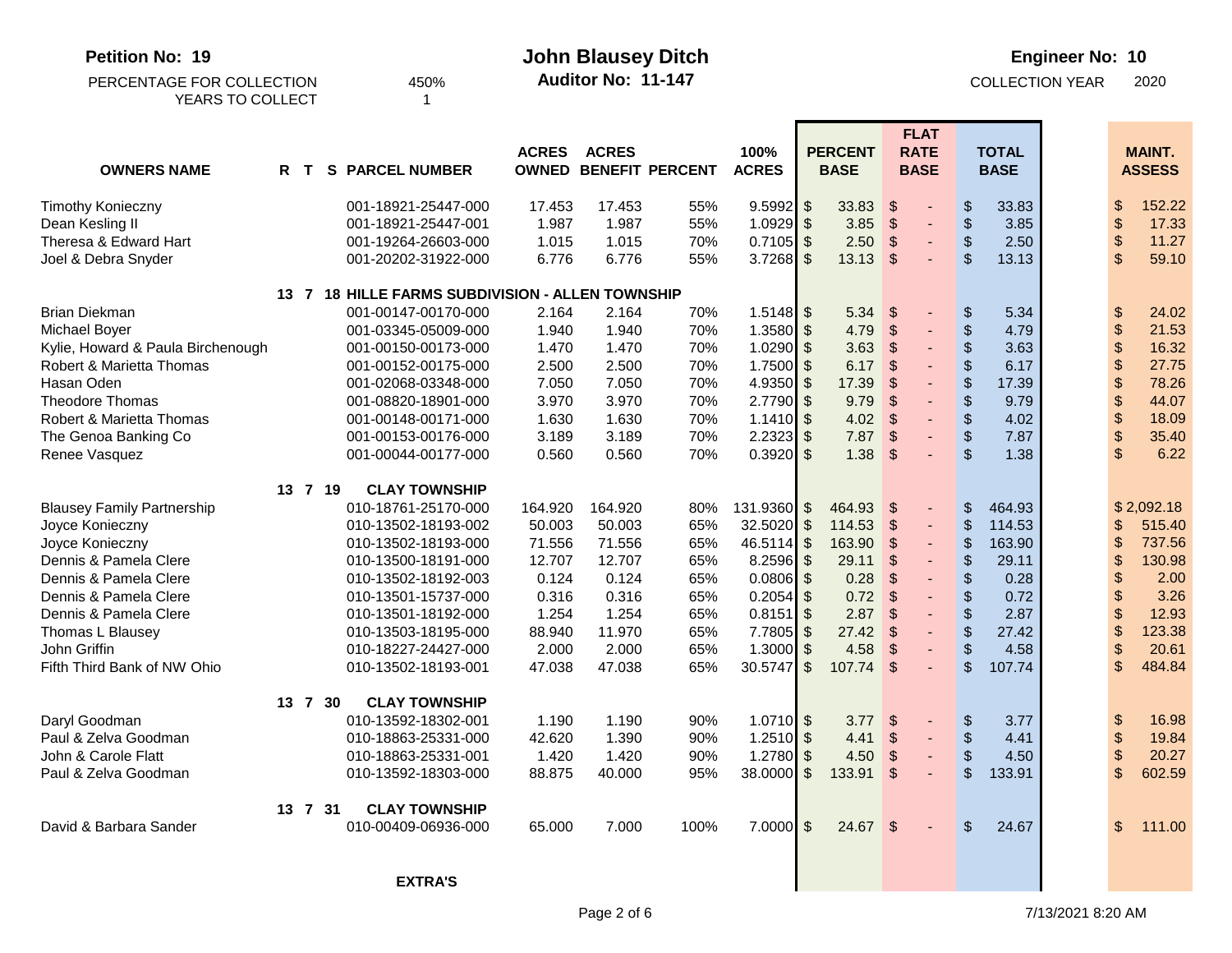| <b>Petition No: 19</b><br>PERCENTAGE FOR COLLECTION<br>YEARS TO COLLECT |     | 450%<br>-1                      |              | <b>John Blausey Ditch</b><br>Auditor No: 11-147 |                              |                      |                           |                               |                           |                                           |                           |                             | <b>Engineer No: 10</b><br><b>COLLECTION YEAR</b> |                           | 2020                           |
|-------------------------------------------------------------------------|-----|---------------------------------|--------------|-------------------------------------------------|------------------------------|----------------------|---------------------------|-------------------------------|---------------------------|-------------------------------------------|---------------------------|-----------------------------|--------------------------------------------------|---------------------------|--------------------------------|
| <b>OWNERS NAME</b>                                                      | R T | <b>S PARCEL NUMBER</b>          | <b>ACRES</b> | <b>ACRES</b>                                    | <b>OWNED BENEFIT PERCENT</b> | 100%<br><b>ACRES</b> |                           | <b>PERCENT</b><br><b>BASE</b> |                           | <b>FLAT</b><br><b>RATE</b><br><b>BASE</b> |                           | <b>TOTAL</b><br><b>BASE</b> |                                                  |                           | <b>MAINT.</b><br><b>ASSESS</b> |
| <b>Ottawa County Engineer</b>                                           |     | 001-19116-25836-000             | 26.000       | 26.000                                          | 100%                         | $26.0000$ \$         |                           | 91.62                         | $\sqrt[6]{\frac{1}{2}}$   |                                           | \$                        | 91.62                       |                                                  | \$                        | 412.30                         |
| <b>Ottawa County Engineer</b>                                           |     | 010-19116-25854-000             | 0.500        | 0.500                                           | 100%                         | 0.5000               | $\sqrt{2}$                | 1.76                          | $\boldsymbol{\mathsf{S}}$ | $\overline{\phantom{0}}$                  | $\boldsymbol{\mathsf{S}}$ | 1.76                        |                                                  |                           |                                |
| <b>Ottawa County Engineer</b>                                           |     |                                 | 1.000        | 1.000                                           | 100%                         | $1.0000$ \$          |                           | 3.52                          | \$                        |                                           | \$                        | 3.52                        | $\mathsf{\$}$<br>5.29                            | $\boldsymbol{\mathsf{S}}$ | 23.79                          |
| <b>Allen Township Trustees</b>                                          |     | 001-19087-25835-000             | 3.000        | 3.000                                           | 100%                         | $3.0000$ \$          |                           | 10.57                         | $\boldsymbol{\mathsf{S}}$ | $\qquad \qquad \blacksquare$              | \$                        | 10.57                       |                                                  | $\boldsymbol{\$}$         | 47.57                          |
| <b>Clay Township Trustees</b>                                           |     | 010-19091-25855-000             | 3.000        | 3.000                                           | 100%                         | 3.0000               | \$                        | 10.57                         | $\mathcal{S}$             |                                           | $\frac{1}{2}$             | 10.57                       |                                                  | $\boldsymbol{\mathsf{S}}$ | 47.57                          |
| Norfolk Southern Combined                                               |     | 002-19069-31319-000             | 20.000       | 20.000                                          | 55%                          | 11.0000              | \$                        | 38.76                         | $\mathfrak{S}$            |                                           | $\frac{1}{2}$             | 38.76                       |                                                  |                           |                                |
| Norfolk Southern Combined                                               |     |                                 | 4.740        | 2.370                                           | 100%                         | 2.3700               | \$                        | 8.35                          | $\sqrt{2}$                |                                           | \$                        | 8.35                        | \$47.11                                          | \$                        | 212.01                         |
| Norfolk Southern Combined                                               |     | 010-19069-31323-000             | 1.660        | 1.660                                           | 100%                         | $1.6600$ \$          |                           | 5.85                          | -\$                       |                                           | \$                        | 5.85                        |                                                  | \$                        | 26.32                          |
|                                                                         |     |                                 |              |                                                 |                              |                      |                           |                               |                           |                                           |                           |                             |                                                  |                           |                                |
|                                                                         |     |                                 |              |                                                 |                              |                      |                           |                               |                           |                                           |                           | 1,997.32                    |                                                  |                           | \$8,989.65                     |
|                                                                         |     |                                 |              |                                                 |                              |                      |                           |                               |                           |                                           |                           |                             |                                                  |                           |                                |
|                                                                         |     | <b>WOOD COUNTY - SECTION 13</b> |              |                                                 |                              |                      |                           |                               |                           |                                           |                           |                             |                                                  |                           |                                |
| Village of Millbury                                                     |     | 12 7 13 H30-712-130401001000    | 22.510       | 10.000                                          | 55%                          | $5.5000$ \$          |                           | 19.38                         | $\sqrt[6]{\frac{1}{2}}$   |                                           | $\boldsymbol{\theta}$     | 19.38                       |                                                  | \$                        | 87.22                          |
| Nathan Cooper                                                           |     | H30-712-130410018000            | 0.500        | 0.500                                           | 70%                          | $0.3500$ \$          |                           | 1.23                          | $\frac{1}{2}$             |                                           | $\boldsymbol{\theta}$     | 1.23                        |                                                  | $\boldsymbol{\$}$         | 5.55                           |
| Peggy & Dennis Scott                                                    |     | H30-712-130410019000            | 0.750        | 0.750                                           | 70%                          | $0.5250$ \$          |                           | 1.85                          | $\sqrt{2}$                |                                           | $\sqrt[6]{\frac{1}{2}}$   | 1.85                        |                                                  | $\boldsymbol{\mathsf{S}}$ | 8.33                           |
|                                                                         |     | <b>WOOD COUNTY - SECTION 24</b> |              |                                                 |                              |                      |                           |                               |                           |                                           |                           |                             |                                                  |                           |                                |
| Kevin & Kathy Fox                                                       |     | 12 7 24 H28-712-240000001000    | 25.630       | 25.630                                          | 70%                          | $17.9410$ \$         |                           | 63.22                         | \$                        |                                           | $\frac{1}{2}$             | 63.22                       |                                                  | \$                        | 284.50                         |
| Thomas Herman                                                           |     | H28-712-240000001001            | 43.240       | 43.240                                          | 70%                          | 30.2680              | $\sqrt[6]{3}$             | 106.66                        | $\frac{1}{2}$             | $\blacksquare$                            | $\boldsymbol{\theta}$     | 106.66                      |                                                  | \$                        | 479.98                         |
| Thomas Huth & Susan Leck                                                |     | H28-712-240000001002            | 43.560       | 43.560                                          | 70%                          | 30.4920              | $\boldsymbol{\mathsf{S}}$ | 107.45                        | $\frac{1}{2}$             |                                           | $\boldsymbol{\theta}$     | 107.45                      |                                                  | \$                        | 483.53                         |
| Thomas Huth & Susan Leck                                                |     | H28-712-240000001003            | 0.940        | 0.940                                           | 70%                          | 0.6580               | $\sqrt[6]{3}$             | 2.32                          | $\boldsymbol{\mathsf{S}}$ |                                           | $\,$                      | 2.32                        |                                                  | \$                        | 10.43                          |
| Kevin & Kathy Fox                                                       |     | H28-712-240000001004            | 25.630       | 25.630                                          | 70%                          | $17.9410$ \$         |                           | 63.22                         | $\boldsymbol{\mathsf{S}}$ | $\overline{\phantom{0}}$                  | $\boldsymbol{\mathsf{S}}$ | 63.22                       |                                                  | \$                        | 284.50                         |
| Paul Czebotar                                                           |     | H28-712-240000004000            | 0.530        | 0.530                                           | 70%                          | $0.3710$ \$          |                           | 1.31                          | $\boldsymbol{\mathsf{S}}$ |                                           | \$                        | 1.31                        |                                                  | \$                        | 5.88                           |
| <b>Ruth Wolf</b>                                                        |     | H28-712-240000017000            | 76.110       | 76.110                                          | 80%                          | 60.8880              | $\sqrt[6]{3}$             | 214.56                        | \$                        | ٠                                         | $\boldsymbol{\mathsf{S}}$ | 214.56                      |                                                  | \$                        | 965.53                         |
| Jason & Christie Wolf                                                   |     | H28-712-240000017001            | 3.890        | 3.890                                           | 80%                          | 3.1120               | \$                        | 10.97                         | $\boldsymbol{\mathsf{S}}$ |                                           | \$                        | 10.97                       |                                                  | \$                        | 49.35                          |
| Kevin & Kathy Fox                                                       |     | H28-712-240000018500            | 77.850       | 77.850                                          | 80%                          | 62.2800              | \$                        | 219.47                        | $\mathcal{S}$             |                                           | $\boldsymbol{\mathsf{S}}$ | 219.47                      |                                                  | \$                        | 987.61                         |
| Paul Bitter                                                             |     | H28-712-240000018501            | 2.150        | 2.150                                           | 80%                          | 1.7200               | \$                        | 6.06                          | $\boldsymbol{\mathsf{S}}$ | ٠                                         | $\$\$                     | 6.06                        |                                                  | $\boldsymbol{\theta}$     | 27.27                          |
| William & Joanne Borsos                                                 |     | H30-712-240101023000            | 15.680       | 7.500                                           | 80%                          | 6.0000               | \$                        | 21.14                         | $\boldsymbol{\mathsf{S}}$ |                                           | $\frac{1}{2}$             | 21.14                       |                                                  | $\boldsymbol{\theta}$     | 95.15                          |
| William & Joanne Borsos                                                 |     | H30-712-240101024000            | 0.750        | 0.750                                           | 80%                          | 0.6000               | \$                        | 2.11                          | \$                        |                                           | $\frac{1}{2}$             | 2.11                        |                                                  | \$                        | 9.51                           |
| <b>Ruth Wolf</b>                                                        |     | H28-712-240000016000            | 40.000       | 40.000                                          | 90%                          | 36.0000              | \$                        | 126.86                        | $\boldsymbol{\mathsf{S}}$ |                                           | $\mathcal{S}$             | 126.86                      |                                                  | \$                        | 570.87                         |
|                                                                         |     |                                 |              |                                                 |                              |                      |                           |                               |                           |                                           |                           |                             |                                                  |                           |                                |
|                                                                         |     | <b>WOOD COUNTY - SECTION 25</b> |              |                                                 |                              |                      |                           |                               |                           |                                           |                           |                             |                                                  |                           |                                |
| Kapp Family Limited Partnership                                         |     | 12 7 25 H28-712-250102031000    | 47.610       | 47.610                                          | 80%                          | 38.0880 \$           |                           | 134.22                        | - \$                      |                                           | \$                        | 134.22                      |                                                  | \$                        | 603.98                         |
| <b>Beverly &amp; Marion Hicks</b>                                       |     | 12 7 25 H28-712-250102032000    | 40.000       | 25.000                                          | 80%                          | $20.0000$ \$         |                           | 70.48                         | \$                        |                                           | \$                        | 70.48                       |                                                  | \$                        | 317.15                         |
| Ruth & Herman Wolf                                                      |     | 12 7 25 H28-712-250102033000    | 40.000       | 25.000                                          | 85%                          | $21.2500$ \$         |                           | 74.88                         | \$                        |                                           | $\frac{1}{2}$             | 74.88                       |                                                  | \$                        | 336.97                         |
| <b>Martin Farms</b>                                                     |     | 12 7 25 H28-712-250000001000    | 160.000      | 160.000                                         | 90%                          | 144.0000             | \$                        | 507.44                        | \$                        |                                           | \$                        | 507.44                      |                                                  |                           | \$2,283.48                     |
| Willis & Sharon Bitter                                                  |     | 12 7 25 H28-712-250000002000    | 20.000       | 12.000                                          | 90%                          | 10.8000              | \$                        | 38.06                         | \$                        |                                           | \$                        | 38.06                       |                                                  | S                         | 171.26                         |
| Willis & Sharon Bitter                                                  |     | 12 7 25 H28-712-250000003000    | 20.000       | 12.000                                          | 90%                          | $10.8000$ \$         |                           | 38.06                         | \$                        |                                           | $\frac{1}{2}$             | 38.06                       |                                                  | \$                        | 171.26                         |
| Frederick & Robert Sander                                               |     | 12 7 25 H28-712-250000004000    | 78.220       | 50.000                                          | 90%                          | 45.0000 \$           |                           | 158.58                        | -\$                       |                                           | \$                        | 158.58                      |                                                  | \$                        | 713.59                         |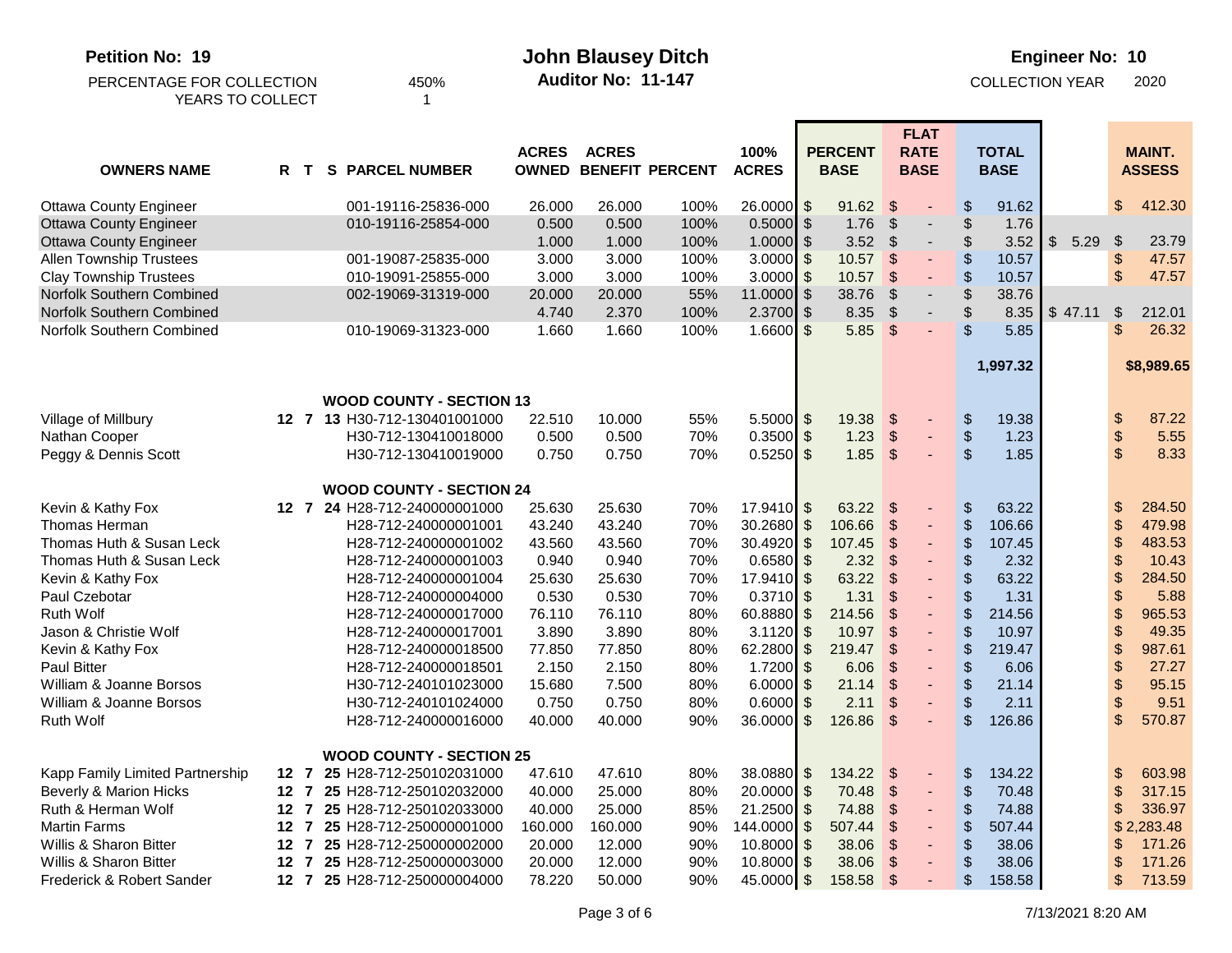| <b>Petition No: 19</b>          |              |                 |                                     |              |              |                              | <b>Engineer No: 10</b> |                                     |                                                           |                               |  |                            |                                |
|---------------------------------|--------------|-----------------|-------------------------------------|--------------|--------------|------------------------------|------------------------|-------------------------------------|-----------------------------------------------------------|-------------------------------|--|----------------------------|--------------------------------|
| PERCENTAGE FOR COLLECTION       |              |                 | 450%                                |              |              |                              |                        | <b>COLLECTION YEAR</b>              |                                                           | 2020                          |  |                            |                                |
| YEARS TO COLLECT                |              |                 |                                     |              |              |                              |                        |                                     |                                                           |                               |  |                            |                                |
|                                 |              |                 |                                     |              |              |                              |                        |                                     | <b>FLAT</b>                                               |                               |  |                            |                                |
| <b>OWNERS NAME</b>              | R T          |                 | <b>PARCEL NUMBER</b><br>S.          | <b>ACRES</b> | <b>ACRES</b> | <b>OWNED BENEFIT PERCENT</b> | 100%<br><b>ACRES</b>   | <b>PERCENT</b><br><b>BASE</b>       | <b>RATE</b><br><b>BASE</b>                                | <b>TOTAL</b><br><b>BASE</b>   |  |                            | <b>MAINT.</b><br><b>ASSESS</b> |
|                                 |              |                 |                                     |              |              |                              |                        |                                     |                                                           |                               |  |                            |                                |
| Earl & Evelyn Schulte           |              |                 | 12 7 25 H28-712-2500-00-005-00      | 35.000       | 25.000       | 90%                          | $22.5000$ \$           | 79.29                               | $\frac{1}{2}$                                             | 79.29<br>\$                   |  | S                          | 356.79                         |
| Neil & Debra Bower              |              |                 | 12 7 25 H28-712-250000009000        | 50.340       | 50.340       | 95%                          | 47.8230                | $\sqrt[6]{3}$<br>168.52             | $\boldsymbol{\mathsf{S}}$                                 | $\frac{1}{2}$<br>168.52       |  | \$                         | 758.35                         |
| Daniel & Marsha Wolf            |              |                 | 12 7 25 H28-712-250000007000        | 13.330       | 13.330       | 95%                          | $12.6635$ \$           | 44.62                               | $\sqrt[6]{\frac{1}{2}}$<br>$\qquad \qquad \blacksquare$   | $\frac{1}{2}$<br>44.62        |  | \$                         | 200.81                         |
| Kapp Family Limited Partnership |              |                 | 12 7 25 H28-712-250000008000        | 52.070       | 52.070       | 95%                          | 49.4665                | $\boldsymbol{\mathsf{S}}$<br>174.31 | \$                                                        | \$<br>174.31                  |  | \$                         | 784.42                         |
| <b>William Hawkins</b>          |              |                 | 12 7 25 H28-712-250000008001        | 1.240        | 1.240        | 95%                          | 1.1780                 | \$<br>4.15                          | $\boldsymbol{\mathsf{S}}$                                 | \$<br>4.15                    |  | \$                         | 18.68                          |
| Loren & Carol Kline             |              |                 | 12 7 25 H28-712-250000006000        | 40.000       | 40.000       | 100%                         | 40.0000                | $\mathbb{S}$<br>140.96              | $\mathfrak{L}$                                            | \$<br>140.96                  |  | \$                         | 634.30                         |
|                                 |              |                 | <b>WOOD COUNTY - SECTION 36</b>     |              |              |                              |                        |                                     |                                                           |                               |  |                            |                                |
| Herman Investors LTD            |              |                 | 12 7 36 H28-712-360000001000        | 156.680      | 16.680       | 95%                          | 15.8460                | \$<br>55.84                         | $\sqrt[6]{\frac{1}{2}}$                                   | \$<br>55.84                   |  | \$                         | 251.28                         |
| Gail & Sandra Grove             | $12 \quad 7$ |                 | 36 H28-712-360000002000             | 76.480       | 35.000       | 90%                          | 31.5000                | $\sqrt[6]{2}$<br>111.00             | $\sqrt{3}$<br>$\blacksquare$                              | $\mathfrak{S}$<br>111.00      |  | $\sqrt[6]{\frac{1}{2}}$    | 499.51                         |
|                                 |              |                 | <b>WOOD COUNTY - EXTRAS</b>         |              |              |                              |                        |                                     |                                                           |                               |  |                            |                                |
| Township of Lake                |              |                 | RD R/W H28-999-097070000000         | 11.000       | 11.000       | 100%                         | $11.0000$ \$           | 38.76                               | $\boldsymbol{\mathsf{S}}$                                 | \$<br>38.76                   |  | \$                         | 174.43                         |
| <b>Wood County</b>              |              |                 | RD R/W H28-999-097072000000         | 10.000       | 10.000       | 100%                         | $10.0000$ \$           | 35.24                               | $\boldsymbol{\mathsf{S}}$                                 | $\mathcal{S}$<br>35.24        |  | $\sqrt[6]{\frac{1}{2}}$    | 158.58                         |
|                                 |              |                 | <b>WOODLAND FOREST 1ST ADDITION</b> |              |              |                              |                        |                                     |                                                           |                               |  |                            |                                |
| Mike & Julie Odorzynski         |              | L01             | H28-712-250102030000                |              | 0.500        | 80%                          | $0.4000$ \$            | 1.41                                | \$                                                        | \$<br>1.41                    |  | \$                         | 6.34                           |
| Gary Burgard                    |              | L <sub>02</sub> | H28-712-250102029000                |              | 0.500        | 80%                          | $0.4000$ \$            | 1.41                                | $\frac{1}{2}$                                             | $\boldsymbol{\theta}$<br>1.41 |  | $\boldsymbol{\$}$          | 6.34                           |
| Ryan Humberger & Sarah Hill     |              | L <sub>03</sub> | H28-712-250102028000                |              | 0.580        | 80%                          | 0.4640                 | $\mathfrak{L}$<br>1.64              | $\frac{1}{2}$<br>$\qquad \qquad \blacksquare$             | $\boldsymbol{\$}$<br>1.64     |  | $\boldsymbol{\mathsf{\$}}$ | 7.36                           |
| Eric & Ana Chrisman             |              | L <sub>04</sub> | H28-712-250102027000                |              | 0.570        | 80%                          | 0.4560                 | 1.61<br>\$                          | $\boldsymbol{\mathsf{S}}$                                 | \$<br>1.61                    |  | $\boldsymbol{\mathsf{\$}}$ | 7.23                           |
| Kenneth & Evelyn Jackson        |              | L05             | H28-712-250102026000                |              | 0.500        | 80%                          | 0.4000                 | $\mathfrak{L}$<br>1.41              | $\mathfrak{S}$                                            | \$<br>1.41                    |  | $\boldsymbol{\$}$          | 6.34                           |
| Charles & Karyl McAninch        |              | L06             | H28-712-250102025000                |              | 0.560        | 80%                          | $0.4480$ \$            | 1.58                                | \$                                                        | \$<br>1.58                    |  | \$                         | 7.10                           |
| Laura Eckel                     |              | L <sub>07</sub> | H28-712-250102024000                |              | 0.540        | 80%                          | 0.4320                 | 1.52<br>$\mathfrak{L}$              | $\boldsymbol{\mathsf{S}}$                                 | \$<br>1.52                    |  | \$                         | 6.85                           |
| Kevin Hughes                    |              | L <sub>08</sub> | H28-712-250102023000                |              | 0.860        | 80%                          | 0.6880                 | 2.42<br>\$                          | $\boldsymbol{\mathsf{S}}$<br>$\qquad \qquad \blacksquare$ | \$<br>2.42                    |  | \$                         | 10.91                          |
| Emily & Justin Hemminger        |              | L <sub>09</sub> | H28-712-250102022000                |              | 0.500        | 80%                          | 0.4000                 | 1.41<br>\$                          | $\boldsymbol{\mathsf{S}}$                                 | \$<br>1.41                    |  | \$                         | 6.34                           |
| <b>Glen Gruetter</b>            |              | L10             | H28-712-250102021000                |              | 0.430        | 80%                          | 0.3440                 | 1.21<br>\$                          | $\mathfrak{S}$                                            | \$<br>1.21                    |  | \$                         | 5.45                           |
| <b>Christopher Conley</b>       |              | L11             | H28-712-250101003000                |              | 0.530        | 80%                          | 0.4240                 | 1.49<br>\$                          | $\boldsymbol{\mathsf{S}}$                                 | \$<br>1.49                    |  | \$                         | 6.72                           |
| Mike Heuser                     |              | L12             | H28-712-250101002000                |              | 0.440        | 80%                          | 0.3520                 | $\mathfrak{L}$<br>1.24              | $\boldsymbol{\mathsf{S}}$                                 | $\boldsymbol{\theta}$<br>1.24 |  | \$                         | 5.58                           |
| Stephen & Gail Hoefflin         |              | L13             | H28-712-250101001000                |              | 0.540        | 80%                          | 0.4320                 | 1.52<br>\$                          | $\frac{1}{2}$<br>$\qquad \qquad \blacksquare$             | \$<br>1.52                    |  | \$                         | 6.85                           |
| Cleo & Betty Rau                |              | L14             | H28-712-250102005000                |              | 0.470        | 80%                          | 0.3760                 | 1.32<br>\$                          | $\frac{1}{2}$<br>٠                                        | \$<br>1.32                    |  | \$                         | 5.96                           |
| <b>Troy Turner</b>              |              | L15             | H28-712-250102004000                |              | 0.510        | 80%                          | $0.4080$ \$            | 1.44                                | \$                                                        | \$<br>1.44                    |  | $\mathcal{S}$              | 6.47                           |
| Evelyn Mahas                    |              | L16             | H28-712-250102003000                |              | 1.310        | 80%                          | $1.0480$ \$            | 3.69                                | $\boldsymbol{\mathcal{F}}$                                | \$<br>3.69                    |  | \$                         | 16.62                          |
| Stephen Suchar                  |              | <b>Pt L17</b>   | H28-712-250102002000                |              | 0.866        | 80%                          | $0.6928$ \$            | 2.44                                | \$                                                        | $\boldsymbol{\$}$<br>2.44     |  | \$                         | 10.99                          |
| Northwest Water & Sewer         |              | <b>Pt L17</b>   | H28-712-250102002001                |              | 0.024        | 80%                          | $0.0192$ \$            | 0.07                                | $\sqrt[6]{3}$                                             | \$<br>0.07                    |  | \$                         | 2.00                           |
| Roy Jr & Joanna Sorell          |              | L18             | H28-712-250102001000                |              | 0.890        | 80%                          | $0.7120$ \$            | 2.51                                | \$                                                        | $\frac{2}{3}$<br>2.51         |  | $\frac{1}{2}$              | 11.29                          |
|                                 |              |                 | <b>WOODLAND FOREST 2ND ADDITION</b> |              |              |                              |                        |                                     |                                                           |                               |  |                            |                                |
| William & Janis Goeller         |              | L <sub>19</sub> | H28-712-250101004000                |              | 0.430        | 80%                          | $0.3440$ \$            | 1.21                                | $\sqrt{S}$                                                | 1.21<br>\$                    |  | \$                         | 5.45                           |
| Christopher & Rosanna Hamons    |              | L20             | H28-712-250101011000                |              | 0.430        | 80%                          | $0.3440$ \$            | $1.21$ \$                           |                                                           | $\$\$<br>1.21                 |  | $\boldsymbol{\mathsf{S}}$  | 5.45                           |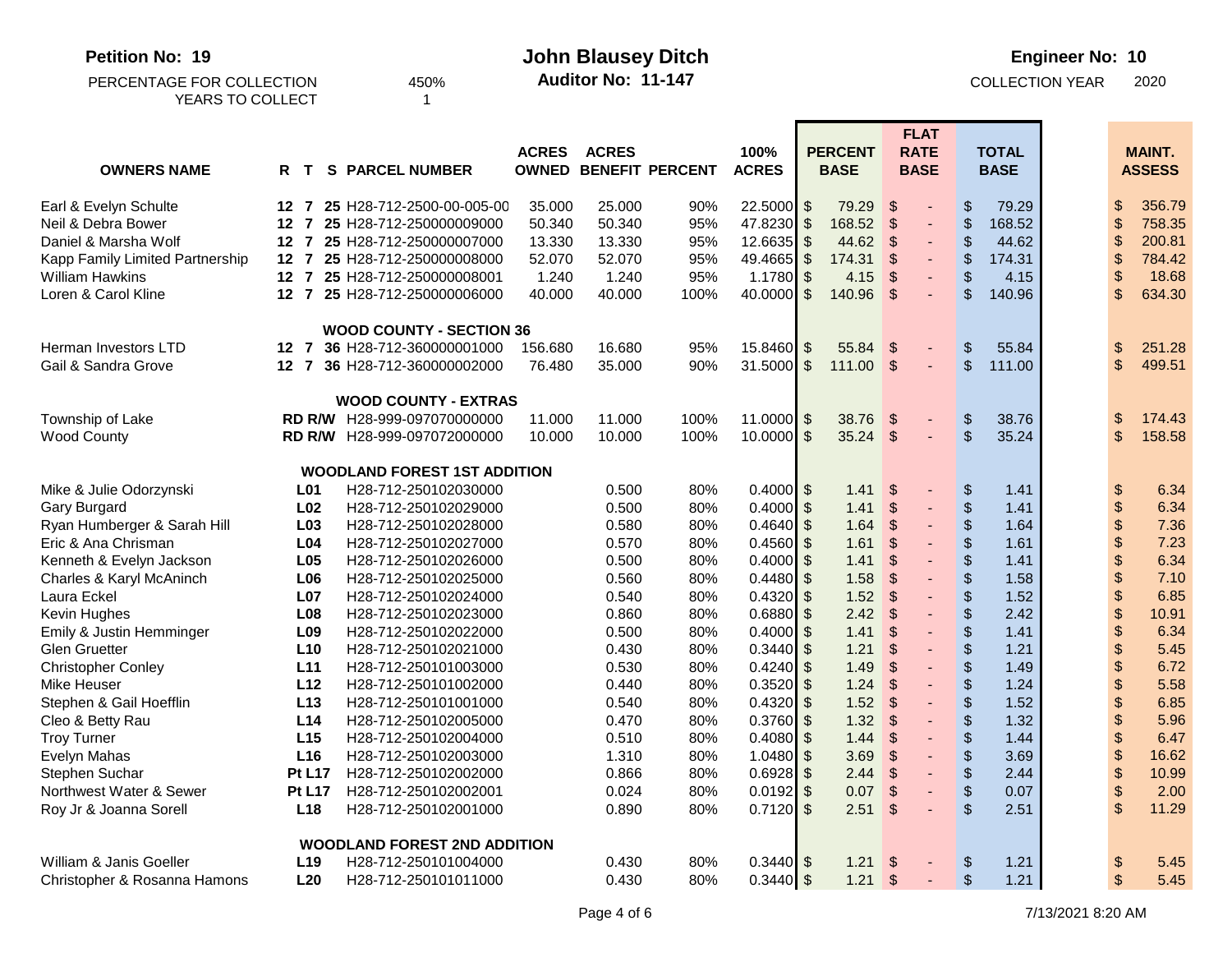**Petition No: 19 John Blausey Ditch**

450% **Auditor No: 11-147** COLLECTION YEAR 2020

| PERCENTAGE FOR COLLECTION | 450 |
|---------------------------|-----|
| YEARS TO COLLECT          |     |

**Auditor No: 11-147**

| <b>OWNERS NAME</b>                                                | R T             | <b>S PARCEL NUMBER</b>              | <b>ACRES</b> | <b>ACRES</b> | <b>OWNED BENEFIT PERCENT</b> | 100%<br><b>ACRES</b> | <b>PERCENT</b><br><b>BASE</b> |                                 | <b>FLAT</b><br><b>RATE</b><br><b>BASE</b> |                         | <b>TOTAL</b><br><b>BASE</b> |                            | <b>MAINT.</b><br><b>ASSESS</b> |
|-------------------------------------------------------------------|-----------------|-------------------------------------|--------------|--------------|------------------------------|----------------------|-------------------------------|---------------------------------|-------------------------------------------|-------------------------|-----------------------------|----------------------------|--------------------------------|
|                                                                   | L21             | H28-712-250101005000                |              | 0.430        |                              | $0.3440$ \$          |                               |                                 |                                           |                         | 1.21                        |                            | 5.45                           |
| <b>Shelley Dile</b><br>Patrick & Jo Ann Gallaher                  | L22             | H28-712-250101010000                |              | 0.430        | 80%<br>80%                   | $0.3440$ \$          | 1.21<br>1.21                  | \$<br>$\boldsymbol{\mathsf{S}}$ | ÷,                                        | \$<br>$\frac{1}{2}$     | 1.21                        | \$<br>\$                   | 5.45                           |
| Deborah Witt                                                      | L23             | H28-712-250101006000                |              | 0.430        | 80%                          | 0.3440               | $\sqrt{2}$<br>1.21            | \$                              | ٠                                         | \$                      | 1.21                        | \$                         | 5.45                           |
| Carmen Parks                                                      | L24             | H28-712-250101009000                |              | 0.430        | 80%                          | 0.3440               | $\mathfrak{F}$<br>1.21        | $\boldsymbol{\mathsf{S}}$       | ÷,                                        | \$                      | 1.21                        | \$                         | 5.45                           |
| Jeffery Jacobs                                                    | L25             | H28-712-250101007000                |              | 0.490        | 80%                          | 0.3920               | $\sqrt{3}$<br>1.38            | \$                              | $\blacksquare$                            | \$                      | 1.38                        | \$                         | 6.22                           |
| Jeffery & Michelle Nieschulz                                      | L26             | H28-712-250101008000                |              | 0.480        | 80%                          | $0.3840$ \$          | 1.35                          | $\sqrt{2}$                      | ÷,                                        | \$                      | 1.35                        | \$                         | 6.09                           |
| John & Gail Schloegl                                              | L27             | H28-712-250102020000                |              | 0.430        | 80%                          | 0.3440               | $\sqrt{2}$<br>1.21            | \$                              | ٠                                         | \$                      | 1.21                        | \$                         | 5.45                           |
| Richard & Lonna Marie Miller                                      | L28             | H28-712-250102019000                |              | 0.430        | 80%                          | 0.3440               | $\sqrt{2}$<br>1.21            | $\boldsymbol{\mathsf{S}}$       | ÷,                                        | \$                      | 1.21                        | $\boldsymbol{\$}$          | 5.45                           |
| Deborah Jeremy                                                    | L <sub>29</sub> | H28-712-250102018000                |              | 0.430        | 80%                          | 0.3440               | 1.21<br>$\sqrt{2}$            | \$                              | ٠                                         | \$                      | 1.21                        | \$                         | 5.45                           |
| Larry & Carol Moritz                                              | L30             | H28-712-250102017000                |              | 0.430        | 80%                          | 0.3440               | $\sqrt{3}$<br>1.21            | \$                              | ÷,                                        | \$                      | 1.21                        | \$                         | 5.45                           |
| Larry & Carol Moritz                                              | L31             | H28-712-250102016000                |              | 0.690        | 80%                          | 0.5520               | \$<br>1.95                    | $\boldsymbol{\mathsf{S}}$       | ÷,                                        | \$                      | 1.95                        | $\boldsymbol{\mathsf{\$}}$ | 8.75                           |
| Kimberly & Michael Schimmel                                       | L32             | H28-712-250102015000                |              | 0.830        | 80%                          | 0.6640               | $\sqrt{2}$<br>2.34            | $\boldsymbol{\mathsf{S}}$       |                                           | \$                      | 2.34                        | \$                         | 10.53                          |
| John & Ronnell Zeisler                                            | L33             | H28-712-250102014000                |              | 0.560        | 80%                          | 0.4480               | 1.58<br>$\frac{1}{2}$         | \$                              |                                           | \$                      | 1.58                        | $\boldsymbol{\$}$          | 7.10                           |
| James & June Gargac                                               | L34             | H28-712-250102013000                |              | 0.460        | 80%                          | 0.3680               | 1.30<br>$\sqrt{3}$            | \$                              | ÷,                                        | \$                      | 1.30                        | \$                         | 5.84                           |
| Carl & Lucy Michalski                                             | L35             | H28-712-250102012000                |              | 0.590        | 80%                          | 0.4720               | $\sqrt{2}$<br>1.66            | $\boldsymbol{\mathsf{S}}$       | ÷,                                        | \$                      | 1.66                        | $\boldsymbol{\$}$          | 7.48                           |
| James Rittichier & Sherri Marriott                                | L36             | H28-712-250102011000                |              | 0.900        | 80%                          | 0.7200               | $\mathfrak{F}$<br>2.54        | $\boldsymbol{\mathsf{S}}$       | ÷,                                        | \$                      | 2.54                        | $\boldsymbol{\$}$          | 11.42                          |
| Daniel Thompson                                                   | L37             | H28-712-250102010000                |              | 0.750        | 80%                          | 0.6000               | $\sqrt{2}$<br>2.11            | $\boldsymbol{\mathsf{S}}$       | $\overline{\phantom{0}}$                  | \$                      | 2.11                        | \$                         | 9.51                           |
| Donald & Jan Griffith                                             | L38             | H28-712-250102009000                |              | 0.430        | 80%                          | 0.3440               | $\sqrt[6]{3}$<br>1.21         | \$                              | ٠                                         | \$                      | 1.21                        | \$                         | 5.45                           |
| Mary Campbell                                                     | L39             | H28-712-250102008000                |              | 0.470        | 80%                          | 0.3760               | $\mathfrak{F}$<br>1.32        | $\boldsymbol{\mathsf{S}}$       | ٠                                         | \$                      | 1.32                        | $\boldsymbol{\$}$          | 5.96                           |
| Samuel & Ruth Young                                               | L40             | H28-712-250102007000                |              | 0.470        | 80%                          | $0.3760$ \$          | 1.32                          | $\sqrt{2}$                      | ٠                                         | $\,$                    | 1.32                        | \$                         | 5.96                           |
| Cleo & Betty Rau                                                  | L41             | H28-712-250102006000                |              | 0.480        | 80%                          | $0.3840$ \$          | 1.35                          | $\mathfrak{s}$                  | ÷,                                        | $\mathfrak{S}$          | 1.35                        | $\mathsf{\$}$              | 6.09                           |
|                                                                   |                 | <b>MILLBURY CORPORATION</b>         |              |              |                              |                      |                               |                                 |                                           |                         |                             |                            |                                |
| Jacqueline Biddix                                                 |                 | INLOT87 H30-712-130409015000        |              |              |                              |                      |                               | \$                              | 4.00                                      | $\frac{1}{2}$           | 4.00                        | $\boldsymbol{\$}$          | 18.00                          |
| <b>Denver Hubbell</b>                                             |                 | INLOT88 H30-712-130409016000        |              |              |                              |                      |                               | \$                              | 4.00                                      | $\sqrt[6]{\frac{1}{2}}$ | 4.00                        | \$                         | 18.00                          |
| <b>Denver Hubbell</b>                                             |                 | <b>INLOT89 H30-712-130409017000</b> |              |              |                              |                      |                               | \$                              | 4.00                                      | $\frac{1}{2}$           | 4.00                        | $\boldsymbol{\$}$          | 18.00                          |
| <b>Michael Greider</b>                                            |                 | INLOT90 H30-712-130409018000        |              |              |                              |                      |                               | \$                              | 4.00                                      | $\frac{1}{2}$           | 4.00                        | $\boldsymbol{\$}$          | 18.00                          |
| <b>Charles Thimmes</b>                                            |                 | INLOT91 H30-712-130409019000        |              |              |                              |                      |                               | \$                              | 4.00                                      | $\frac{1}{2}$           | 4.00                        | \$                         | 18.00                          |
| <b>Denver Diebert</b>                                             |                 | INLOT92 H30-712-130409020000        |              |              |                              |                      |                               | \$                              | 4.00                                      | $\frac{1}{2}$           | 4.00                        | \$                         | 18.00                          |
| <b>Denver Diebert</b>                                             |                 | Pt INLOT9: H30-712-130409021000     |              |              |                              |                      |                               | \$                              | 4.00                                      | $\frac{1}{2}$           | 4.00                        | $\boldsymbol{\$}$          | 18.00                          |
| <b>Kevin &amp; Cari Thumel</b>                                    |                 | Pt INLOT9: H30-712-130409024000     |              |              |                              |                      |                               | \$                              | 2.00                                      | \$                      | 2.00                        | \$                         | 9.00                           |
| <b>Terri Rasberry</b>                                             |                 | Pt INLOT9/H30-712-130409022000      |              |              |                              |                      |                               | \$                              | 4.00                                      | $\frac{1}{2}$           | 4.00                        | $\boldsymbol{\mathsf{\$}}$ | 18.00                          |
| Kevin & Cari Thumel                                               |                 | Pt INLOT94 H30-712-130409023000     |              |              |                              |                      |                               | \$                              | 2.00                                      | \$                      | 2.00                        | \$                         | 9.00                           |
| Barry & Lydia Reever                                              |                 | <b>INLOT99 H30-712-130410001000</b> |              |              |                              |                      |                               | \$                              | 4.00                                      | $\frac{1}{2}$           | 4.00                        | \$                         | 18.00                          |
| Ronald & Gloria Britt                                             |                 | INLOT100 H30-712-130410030000       |              |              |                              |                      |                               | \$                              | 4.00                                      | $\frac{1}{2}$           | 4.00                        | $\boldsymbol{\$}$          | 18.00                          |
| Ronald & Gloria Britt                                             |                 | INLOT101 H30-712-130410029000       |              |              |                              |                      |                               | \$                              | 4.00                                      | $\frac{1}{2}$           | 4.00                        | \$                         | 18.00                          |
| <b>Max Hill</b>                                                   |                 | INLOT102 H30-712-130410028000       |              |              |                              |                      |                               | \$                              | 4.00                                      | $\frac{1}{2}$           | 4.00                        | \$                         | 18.00                          |
| John Wagner, Jillian, Jason, HeatherINLOT103 H30-712-130410027000 |                 |                                     |              |              |                              |                      |                               | \$                              | 4.00                                      | $\frac{1}{2}$           | 4.00                        | \$                         | 18.00                          |
| <b>Megan Beaudry</b>                                              |                 | INLOT104 H30-712-130410026000       |              |              |                              |                      |                               | \$                              | 4.00                                      | $\mathcal{S}$           | 4.00                        | \$                         | 18.00                          |